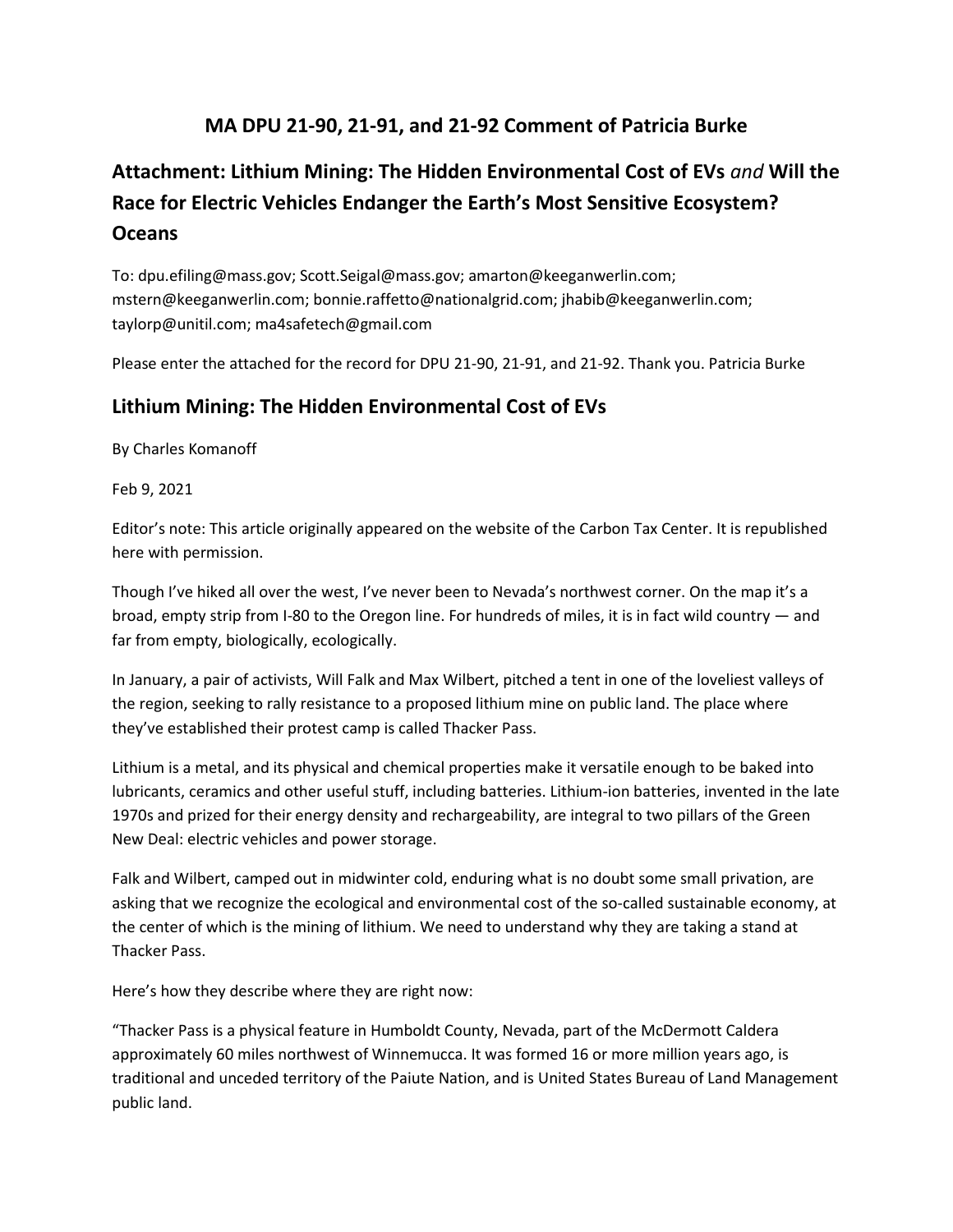Now it is also the proposed site for a massive lithium mine that would destroy the area and valuable habitat for the creatures who live there."

## **A Less Than Green New Deal?**

Climate campaigners have decreed that the world's cars and trucks must switch to electricity  $-$  an imperative that was boosted by General Motors' recent announcement that it intends to sell only electrics after 2035. Climate hawks say biodiesel can't be done at scale and hydrogen vehicles are years from commercial use, and they're right, not when American households and businesses own 275 million cars and trucks and drive them over 3 trillion miles each year — making "ground transportation" the country's biggest source of planet-heating carbon dioxide emissions.

Key to the green idea for transportation is to make wind and solar power so plentiful that the electric grid will no longer need generators running on fossil fuels. Electric vehicle battery re-charging — and driving — will then be emission-free and climate-pure.

Of course, a renewables-based grid is subject to fluctuating output from the wind farms and solar arrays. That's where lithium's other GND connection comes in: powering massive rechargeable battery stacks that can feed electricity into the grid for hours at a time, continuously stabilizing electricity supply.

Already, giant assemblages of lithium-ion batteries are sprouting up in California, where renewable energy has penetrated furthest, enabling utilities in the state to close some turbines burning fracked methane.

The Green New Deal, the anointed framework for perpetuating industrial civilization as we know it while creating jobs and a "just transition" from the fossil-fuel economy, is clearly better than our carbonbased catastrophic course. It also depends on massive amounts of lithium.

I figure that electrifying all U.S. cars and trucks in two decades, as envisioned in GND scenarios, will demand the continuous lithium output of three to five Thacker Pass mines.

Powering "utility-side" grid-smoothing batteries will require still more. How much, I do not know. An extensive literature search turned up not a single statement of the quantity of lithium needed per gigawatt-hour, say, of electricity storage — an indication, perhaps, of the alienation of Green New Dealers and energy scenario-spinners alike from the physical implications of their intentions.

#### **Lithium = Devastation**

One reason for Falk and Wilbert's stand is obvious: the lithium mine at Thacker Pass will destroy an entire sagebrush ecosystem. Mind you, what's planned at Thacker Pass isn't just an epic-sized mine. There will also be an enormous complex to extract lithium from the mined ore for its conversion into a non-volatile carbonate form to be made into batteries.

Because lithium's concentration in ore at Thacker Pass runs as low as two-tenths of one percent, producing one ton of the stuff for use by society entails strip mining and processing as much as 500 tons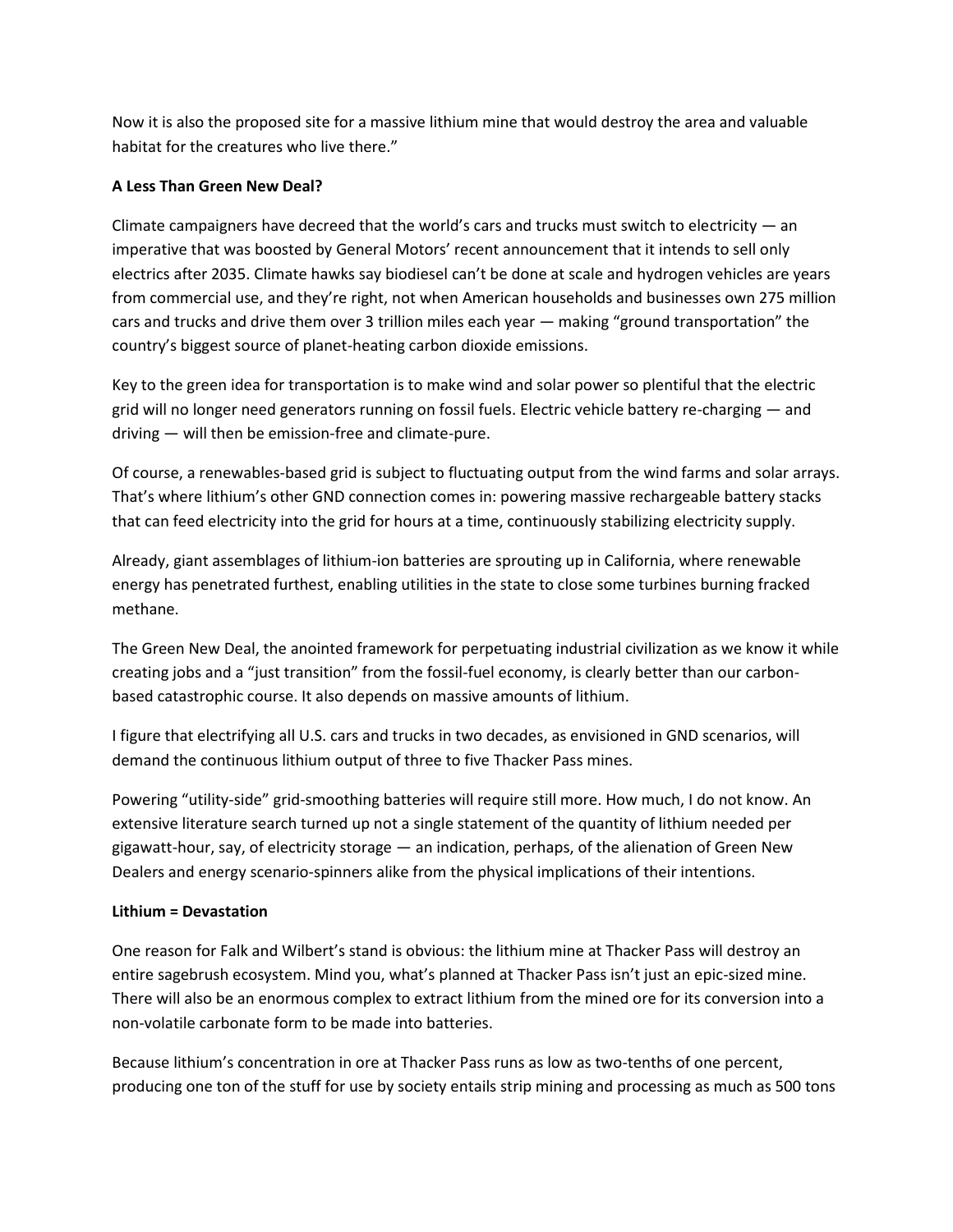of earth. Over a single year, producing 60,000 tons of lithium at the site could mean digging up as much as 20 to 30 million tons of earth, more than the annual amount of earth dug up to produce all coal output of all but seven or eight U.S. states.

Removing the lithium from the ore is done with the industrial economy's dissolver of choice, the notoriously corrosive and toxic sulfuric acid. The developer, Canada-based, China-backed Lithium Americas Corp., plans to acidify molten sulfur on site, trucking in the stuff from oil refineries. Hauling the material will require 75 tractor-trailer loads a day, according to Falk and Wilbert — every one of them running on fossil fuels.

Unsurprisingly, the processing equipment is budgeted at a dozen times more than the mine itself, in Lithium Americas' "pre-feasibility study" (pdf, p. 228 of 266), with the whole enterprise topping out at more than a billion dollars. You don't spend that much money on apparatus to move, crush, leach and acidify earth without scarring and contaminating large swaths of it.

Thus, the "Protect Thacker Pass" banner. There's a lot to protect. On the encampment's web site, Falk and Wilbert describe Thacker Pass as "a stunningly biodiverse, wild, expansive, and beautiful desert in the mountains." In mid-winter, they attest that the land practically vibrates with stars and stillness.

The pair's real aim at Thacker Pass is to question a Green New Deal that is dependent on large-scale resource extraction and industrial manufacture. Which means questioning not just society's but the environmental movement's acquiescence to consumerism and material growth.

Where is it written, they ask, that Americans must own 275 million vehicles? Where is it written that we can't halve that number, to Western European levels, with denser suburbs and Euro-quality transit along with broad cultural changes substituting place and proximity for pointless travel, thus slashing the "need" to replace all those cars and trucks with electric vehicles built from mined lithium? As for grid storage, rate incentives that harmonize electricity usage with its real-time availability could partially supplant batteries. Smaller homes and less air-conditioning of buildings could also trim power demand, period.

## **Tightening the Regulatory Screws Would Help**

Would it also make a difference if the pollution discharges permitted at Thacker Pass and at other lithium mines were cut ten-fold? I believe so. This wouldn't just reduce ecological degradation in the immediate areas. The cost to comply with those regs would boost the price of lithium carbonate. The responses to the higher price — ranging from lighter vehicles that can get by with smaller battery packs to potentially more-efficient (hence, less-resource-intensive) energy storage media — would cut demand.

GM's Hummer EV: bullshit on our streets, bullshit in our wild lands. Courtesy the author.

The U.S. has already witnessed just such a chain of events: with coal-fired power plants. To satisfy regulatory mandates to cut new plants' soot emissions and acid gases roughly ten-fold, utilities were forced in the 1970s and 1980s to spend billions for scrubbers, precipitators and the like, driving up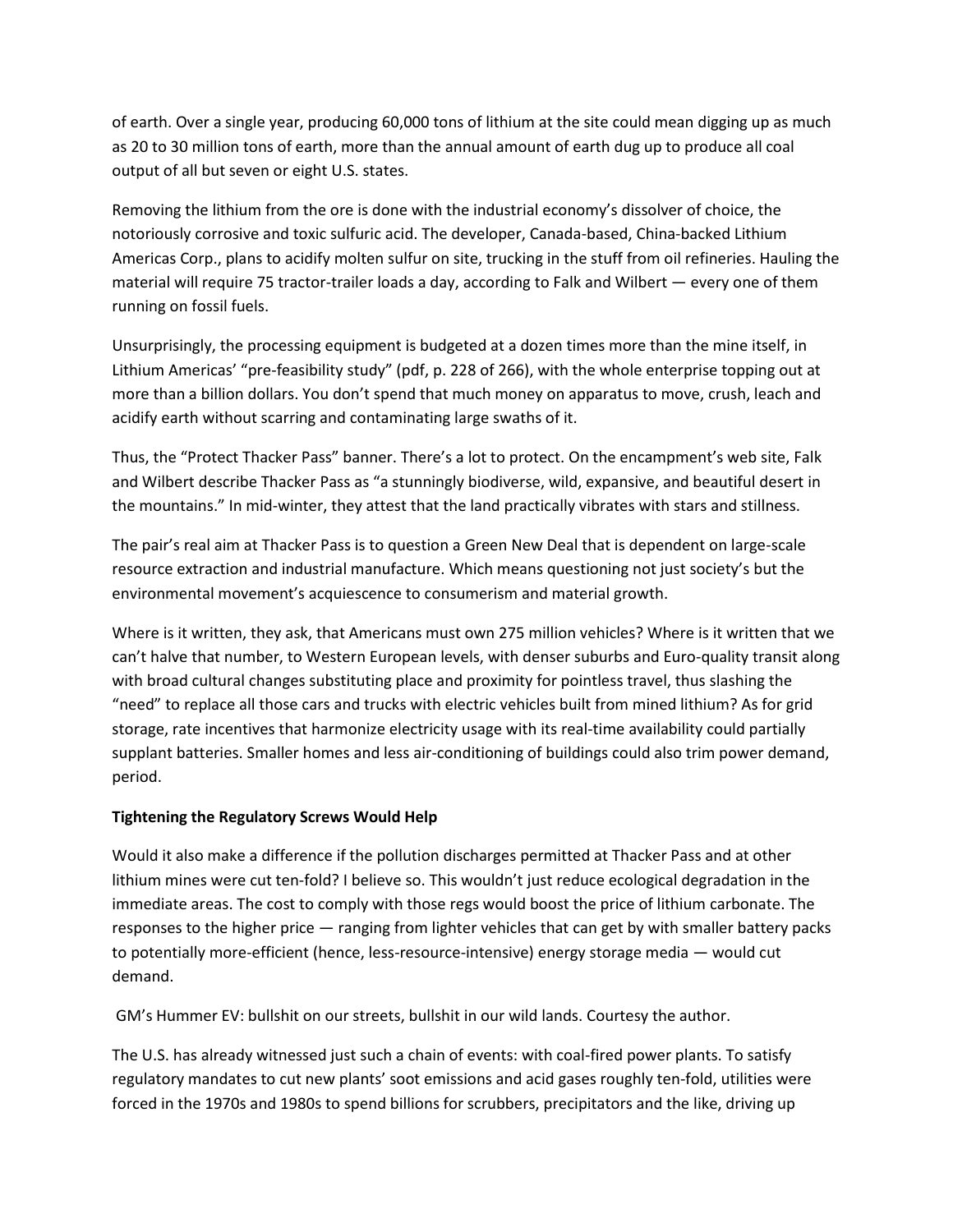prices of new coal-fired plants — a progression I documented at the time. Coupled with even more meteoric cost escalation at nuclear power plants, the result was spiraling electric rates that helped spark the revolution in energy efficiency that has all but extinguished growth in electricity demand in the United States.

There, in a nutshell, is the logic behind carbon taxing: to raise prices of fossil fuels in accordance with their true costs, thus spurring reductions in their use. Lithium, no less than coal, oil and methane, should be forced to adhere to the same dynamic. If electric vehicles and carbon-free grids are rendered more expensive for awhile, so be it.

Industrial civilization is still destroying ecosystems, laying waste to biodiversity, ramping up its plunder of forests, consuming more metals than ever, depleting ocean life at ever-increasing rates…and on and on… One antidote is for prices to speak the truth about underlying costs.

Nevertheless, even my regulatory-based scenario has a weak link: global commerce. Make it cost more to mine lithium in the USA, and global capital will alight elsewhere. Lithium Americas already operates a mine in Argentina, and the mineral is widely distributed around the world.

To evade the Whac-a-mole trap, the fight that Falk and Wilbert are mounting in Nevada has to be waged as well in Argentina, Australia and especially Chile, the world's biggest current provider. It's a tall order.

First, though, they have to stop the mine where they're camped, at Thacker Pass. That's a tall order too. That lithium is a midwife to a low-carbon economy makes it less ugly than coal and less evil than oil. But all the same, it's a force that is industrializing the entire planet, to Earth's and our detriment and, possibly, demise.

## **A True Sagebrush Rebellion**

Reporting in 2015 on deadbeat cattle rancher Cliven Bundy's armed standoff over federal grazing fees, journalist Christopher Ketcham wrote in Harper's that the so-called Sagebrush Rebellion — the Western resistance to federal authority over public lands and water — has always been centered in Nevada. That rebellion proffered the noxious idea that public lands should be maximally exploited for private gain.

The rebellion of Falk and Wilbert, situated in the same sagebrush wilderness, seeks the opposite: "A world in which we prioritize the health of future generations. A world in which we live in harmony with the natural world, rather than relying on extraction. A world in which blowing up a mountain for lithium is just as unacceptable as blowing up a mountain for coal."

For information on donating, supporting, communicating or coming to Thacker Pass and joining the lithium mine blockade, click here.

<https://usa.streetsblog.org/2021/02/09/lithium-mining-and-the-hidden-environmental-costs-of-evs/>

# **Will the Race for Electric Vehicles Endanger the Earth's Most Sensitive Ecosystem?**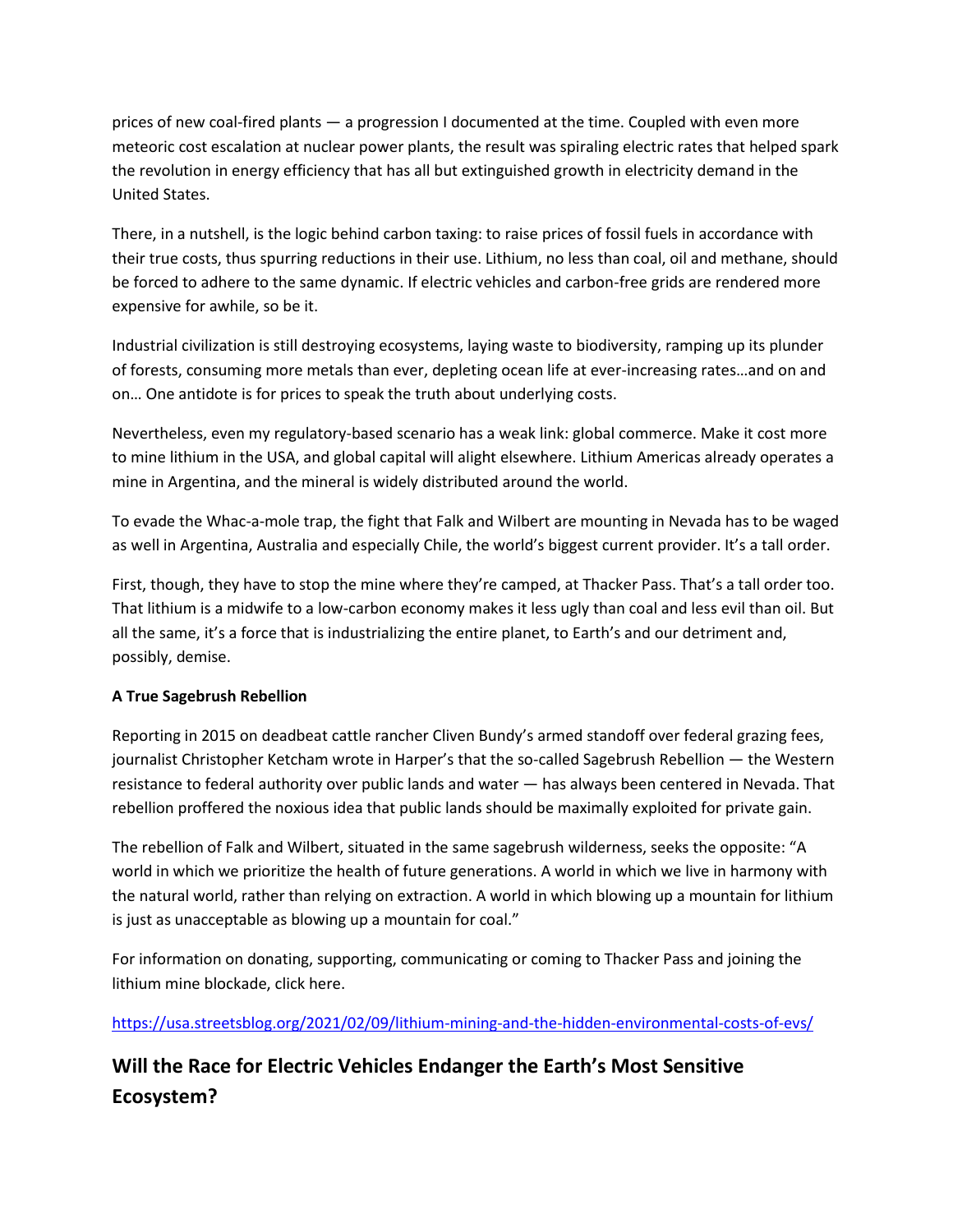Materials needed to make the batteries for electric cars and other clean technology is driving interest in deep-seabed mining, and scientists fear the cost to the ocean will be steep.

Oceans & Clean Water March 10, 2021 - by Tara Lohan

The internal combustion engine had a good run. It helped get us to where we need to go for more than a century, but its days as the centerpiece of the automotive industry are waning.

As countries work to cut greenhouse gas emissions, electrification is stealing the limelight.

While there's still a long road ahead — electric vehicles only accounted for 3% of global car sales in 2020 — EV growth is finally climbing. From 2010 to 2019 the number of EVs on the road rose from 17,000 to 7.2 million. And that number could jump to 250 million by 2030, according to an estimate from the International Energy Agency.

The growing demand for electric vehicles is good news for limiting climate emissions from the transportation sector, but EVs still come with environmental costs. Of particular concern is the materials needed to make the ever-important batteries, some of which are already projected to be in short supply.

"Climate change is our greatest and most pressing challenge, but there are some perilous pathways to be aware of as we build out the infrastructure that gets us to a new low-carbon paradigm," says Douglas McCauley, a professor and director of the Benioff Ocean Initiative at the University of California Santa Barbara.

One of those perilous pathways, he says, is mining the seafloor to extract minerals like cobalt and nickel that are widely used for EV batteries. Extraction of these materials has thus far been limited to land, but international regulations for mining the deep seabed far offshore are in development.

"There's alignment on the need to go as fast as we can with low-carbon infrastructure to beat climate change and electrification will play a big part in that," he says. "But the idea that we need to mine the oceans in order to do that is, I think, a very false dichotomy."

## **Supply and Demand**

Tesla may have made owning an EV cool, but a slew of other companies now hope to make it commonplace.

The latest is Volvo, which announced at the beginning of March that it will make only electric cars by 2030. This follows news that Jaguar will be all-electric in 2025 and Volkswagen after 2026. General Motors says it's aiming to make its cars and light trucks electric by 2035, while Ford is doubling its investments in EVs and plans to sell only electric cars in Europe by 2030.

There are a number of factors that will determine how quickly people adopt the technology — charging infrastructure, battery range, affordability — but top of mind for some is manufacturers' ability to keep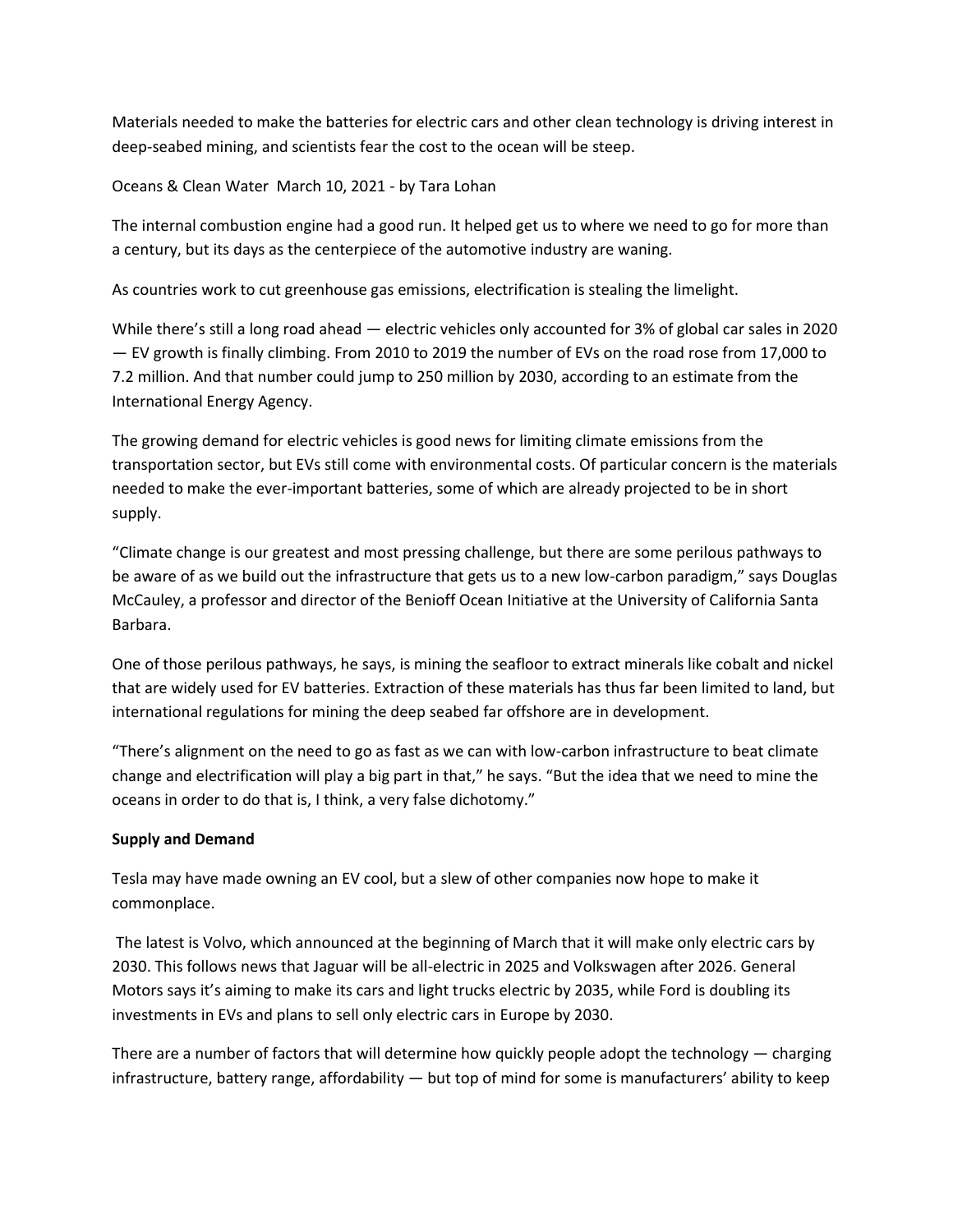production pace, particularly when it comes to the lithium-ion batteries that are used in not just EVs but other technologies like cell phones and laptops, as well as energy storage for solar and wind.

A 2019 study by the Institute for Sustainable Futures at the University of Technology Sydney found that demand for lithium could exceed supply by next year, which would drive up prices and interest in more lithium mining. Demand for cobalt and nickel, also key battery components, will exceed production in less than a decade.

"Cobalt is the metal of most concern for supply risks as it has highly concentrated production and reserves, and batteries for EVs are expected to be the main end-use of cobalt in only a few years," the report's authors found.

Vying for control of these crucial materials has geopolitical implications. Right now, many of the materials are concentrated in a few nations' hands.

Most of the cobalt used in batteries today is claimed by China from mines in the Democratic Republic of Congo, where extraction has come with human rights abuses and environmental degradation. Most of the global lithium supply is found in Australia, Chile and Argentina.

Supply-chain issues have also caught the attention of President Joe Biden, who issued an executive order in February directing the secretary of Energy to identify "risks in the supply chain for high-capacity batteries, including electric-vehicle batteries, and policy recommendations to address these risks."

As pressure mounts to claim terrestrial minerals, commercial interest is growing to extract resources from the deep seabed, where there's an abundance of metals like copper, cobalt, nickel, manganese, lead and lithium. Investors already expect profits: One deep-sea mining company recently announced a plan to go public after merging with an investment group, creating a corporation with an expected \$2.9 billion market value.

But along with that focus comes increased warnings about the damage such extraction could do to ocean health, and whether the sacrifice is even necessary.

#### **The Deep Unknown**

The high seas are "areas beyond national jurisdiction," and mining their depths will be managed by an intergovernmental body called the International Seabed Authority.

The group has already approved 28 mining contracts covering more than a million square kilometers (360,000 square miles). It's still drafting the standards and regulations for operations, but when companies get the go-ahead they'll be after three different mineral-rich targets: potato-sized polymetallic nodules, seafloor massive sulphides and cobalt-rich crusts.

But there's also concern that we still don't adequately understand the risks of operating giant underwater tractors along the seafloor.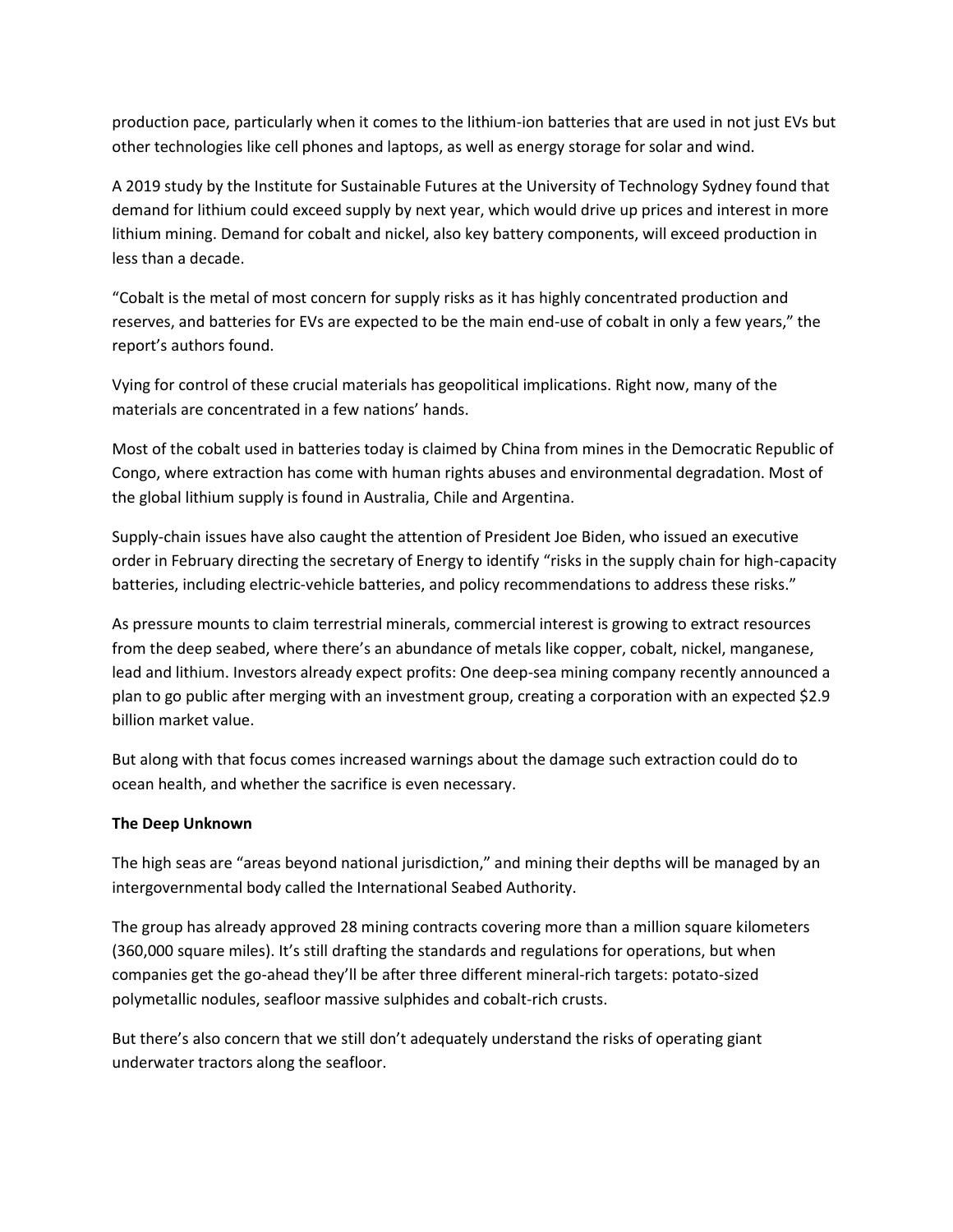"There are a lot of conversations about the real risks and unanswered questions about ocean mining," says McCauley. "There's now more than 90 NGOs that have come out and said that we need a moratorium on ocean mining and we shouldn't be sprinting to do this until we are able to answer some of the serious questions about the impact of mining on ocean health."

The deep sea is one of the least-explored places on the planet, but we know that these dark depths are teeming with life and are interconnected with other parts of the ocean ecosystem, despite often being 10,000 feet deep or more.

"These spaces out in the high seas, which include undersea mountain ranges, are really quite biodiverse and they're full of very unique species," says McCauley.

That includes "Casper," a newly discovered, ghostly white octopus; the sea pangolin, a snail that lives on hydrothermal vents; and black coral, which can live thousands of years.

The deep seabed is also home to countless species we don't even know exist yet and a large diversity of carbon-absorbing microbes that build the base of the ocean's food chain.

Extracting minerals from the deep sea could put thousands of these species at risk from the direct impacts of the mining operations, as well as the associated light and noise. Plumes of sediment from discarded mining waste pose another danger.

"Those plumes could be quite large and persistent and could have a smothering effect on ocean life," says McCauley.

That could even be bad for those of us onshore.

A report by the Worldwide Fund for Nature found that "the loss of primary production, for example, could affect global fisheries, threatening the main protein source of around 1 billion people and the livelihoods of around 200 million people, many in poor coastal communities."

There's also the potential that mining the deep seabed could affect our ability to cope with a changing climate. Currently the deep sea is what McCauley calls "a big bank of safely stored carbon." He says "there's a lot of unanswered questions about what would happen if you actually started redistributing that carbon back into circulation in the oceans. This isn't the time that we want to be doing grand new experiments in an ecosystem like the ocean, which is our biggest ally in storing carbon."

Another big concern is the ability of the deep ocean ecosystem to recover from disturbance.

"It's such a special place biologically and physically," he says. "It's essentially a slice of the planet where life just moves slower and in a way that we don't see anywhere else."

Species at these depths tend to live a long time, take a while to reproduce and have low fertility rates. "And that means that life recovers more slowly than the other parts of the planet," he adds.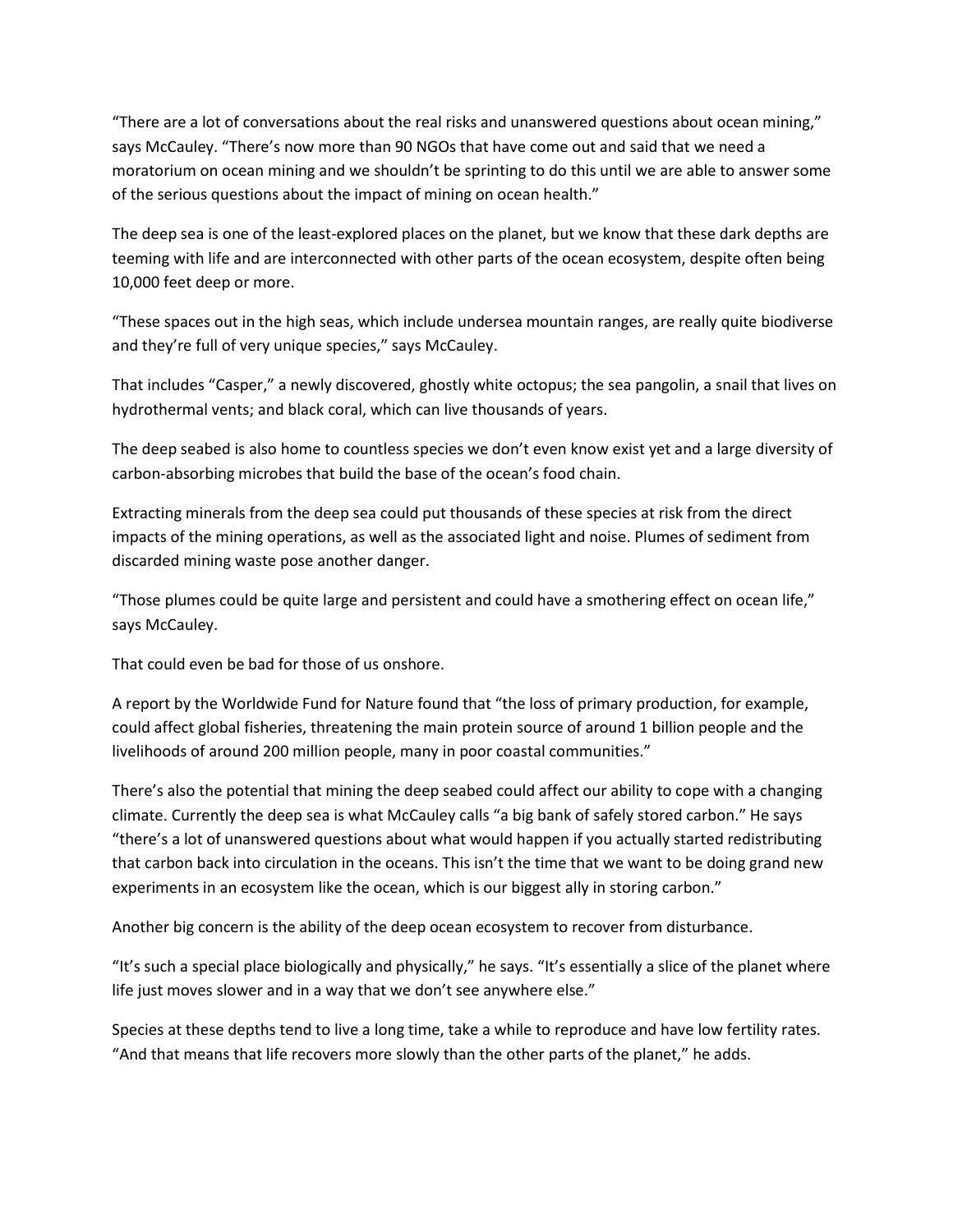A small-scale simulated mining experiment done in 1989 proved just that. "Scientists have returned to the site four times, most recently in 2015," an article in Nature explained. "The site has never recovered. In the ploughed areas, which remain as visible today as they were 30 years ago, there's been little return of characteristic animals such as sponges, soft corals and sea anemones."

#### **Alternatives**

In order to keep heavy machinery off the ocean floor, McCauley says we can look to promising developments in battery technologies that are helping to reduce the amount of supply chainconstrained material, like cobalt.

Most of the people designing new battery technologies probably don't have deep-sea biodiversity at the top of their minds, he says. "They're designing it because these batteries are cheaper, more stable and have similar performance capabilities."

Still, the end result could help make the case for holding off on plundering the ocean's riches.

Cobalt has long been considered a key stabilizing component in lithium-ion batteries, but new chemistries have begun to whittle down the amount of cobalt needed. EV batteries containing the previous mix of equal parts nickel, manganese and cobalt in the cathode — or negatively charged electrode — can now be replaced with 80% nickel, 10% manganese and 10% cobalt. These batteries, known as NMC 811, are already being used in electric vehicles in China.

"So we've reduced the amount of cobalt from 33% down to 10%, but if you look at the projections of electric vehicles by 2030, it's going to be hard to have even 10% cobalt in the cathode because of the limited cobalt reserves that are available," says Matthew Keyser, a mechanical engineer with the National Renewable Energy Laboratory.

That means that new developments are now trying to move away from cobalt entirely. But that may end up shifting demand to another metal — nickel, which is fast becoming the most valued mineral for EV batteries and could still put the ocean on the target list.

Batteries made with lithium manganese oxide or lithium iron phosphate are new alternatives that don't require nickel, but Keyser says they're still not ideal.

"They have lower energy densities and they don't work as well in vehicles," he says. "The ultimate thing that we're all trying to [achieve] is a battery with lithium sulfur, because sulfur is widely available."

Working out the kinks in that technology is still five or 10 years away, he estimates.

Beyond changing the chemical composition of batteries, we can also help reduce demand pressure on scarce minerals in other ways.

"Instead of mining the oceans we can do a better job of mining the wrecking yards where EVs will be, which is to say doing a better job with recycling batteries," says McCauley.